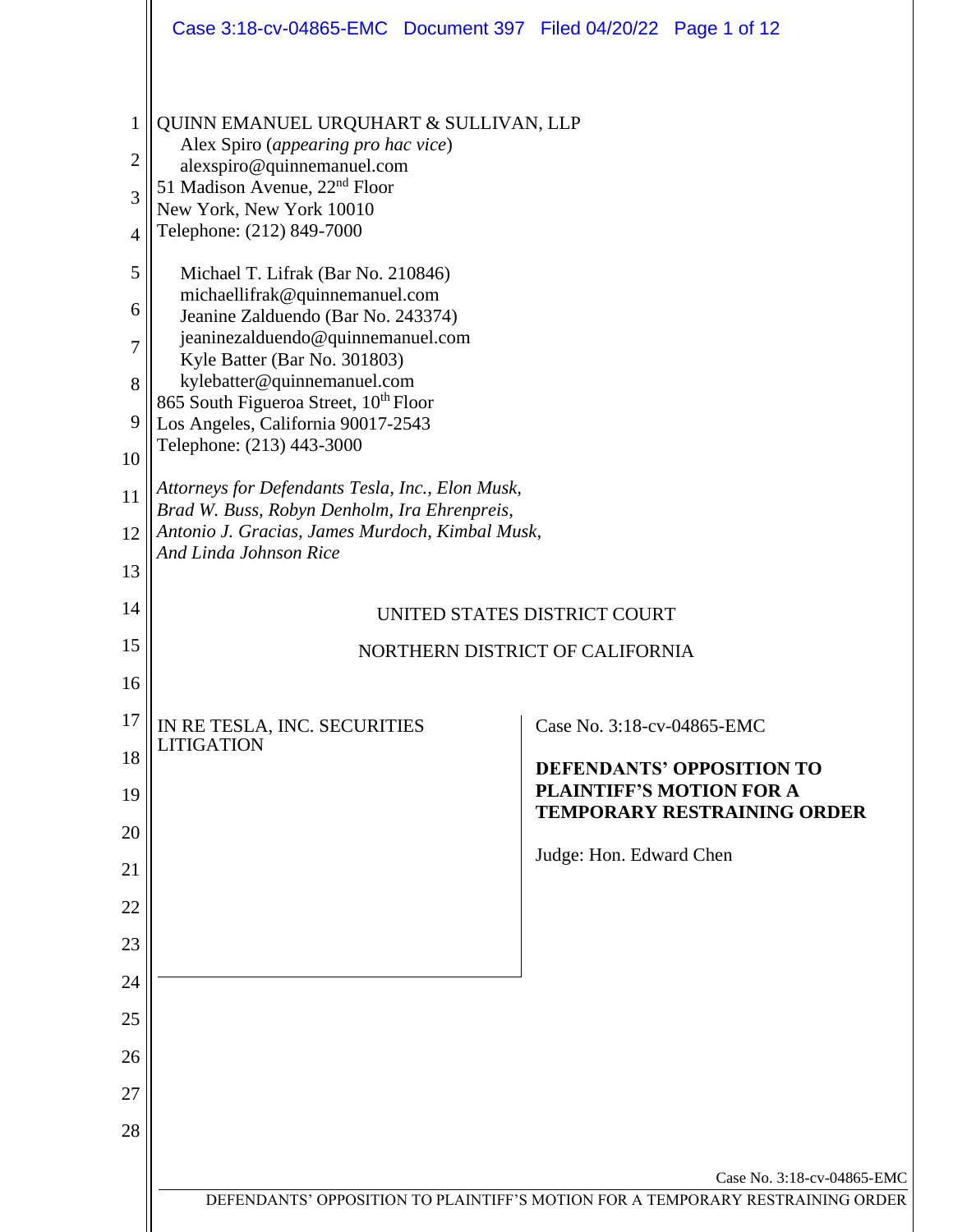|        | Case 3:18-cv-04865-EMC  Document 397  Filed 04/20/22  Page 2 of 12                    |
|--------|---------------------------------------------------------------------------------------|
| 1<br>2 | <b>TABLE OF CONTENTS</b><br>Page                                                      |
| 3      |                                                                                       |
| 4      |                                                                                       |
| 5      | Ι.                                                                                    |
| 6      | A.                                                                                    |
| 7      | There Is No Clear And Present Danger Or Serious Threat To A Fair Trial 3<br><b>B.</b> |
| 8      | $\mathcal{C}$ .                                                                       |
| 9      | D.                                                                                    |
| 10     | II.                                                                                   |
| 11     |                                                                                       |
| 12     |                                                                                       |
| 13     |                                                                                       |
| 14     |                                                                                       |
| 15     |                                                                                       |
| 16     |                                                                                       |
| 17     |                                                                                       |
| 18     |                                                                                       |
| 19     |                                                                                       |
| 20     |                                                                                       |
| 21     |                                                                                       |
| 22     |                                                                                       |
| 23     |                                                                                       |
| 24     |                                                                                       |
| 25     |                                                                                       |
| 26     |                                                                                       |
| 27     |                                                                                       |
| 28     |                                                                                       |
|        | Case No. 3:18-cv-04865-EMC<br>$-i-$                                                   |
|        | DEFENDANTS' OPPOSITION TO PLAINTIFF'S MOTION FOR A TEMPORARY RESTRAINING ORDER        |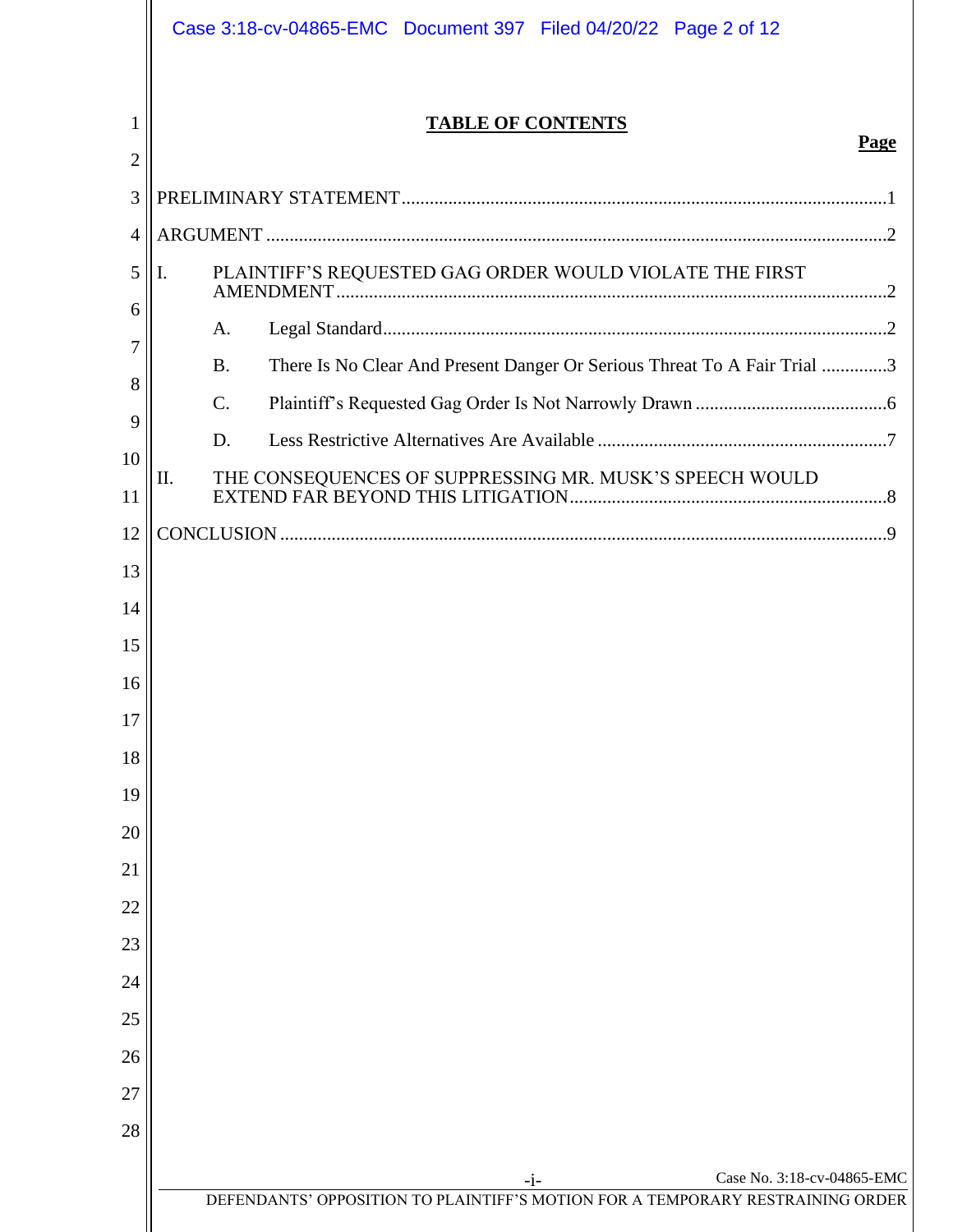<span id="page-2-0"></span>1 2

# **MEMORANDUM OF POINTS AND AUTHORITIES PRELIMINARY STATEMENT**

3 4 5 6 7 8 9 10 In a cursory motion devoid of factual support, Plaintiff Glen Littleton asks this Court to trample on Elon Musk's First Amendment rights by barring him from publicly discussing this case or its underlying facts. Plaintiff's motion cannot be reconciled with the Constitution's guarantee of free speech and should be denied. Both the Ninth Circuit and the Supreme Court have made clear that the extraordinary relief of a prior restraint on litigants' speech is subject to strict scrutiny and permissible only where there is a clear and discernable danger that an entire community will be corrupted by pretrial publicity such that locating twelve objective jurors would be impossible. This is not one of those rare cases.

11 12 13 14 15 16 17 18 19 20 21 22 23 24 25 Absent the circumstances that might meet this exacting standard, Plaintiff instead relies on speculation to assert that Mr. Musk's responses to a few questions as part of a wide-ranging, hourlong TED2022 YouTube video on Mr. Musk, his companies, and his business endeavors are "potentially highly prejudicial." But this Court may not restrict Mr. Musk's speech based on speculation, and Plaintiff presents no evidence to support the far-reaching relief he seeks. Plaintiff fails to show how Mr. Musk's petitioning a separate court more than a month ago to relieve him of the onerous—and unconstitutional—requirements of the SEC consent order equates to a pretrial-publicity spree. Plaintiff makes no effort to show that potential jurors would have read or seen Mr. Musk's recent brief statements as part of TED2022, and he certainly makes no effort to show that the coverage of such statements necessarily would have reached each of the millions of jurors in the District. And Plaintiff offers no explanation for how Mr. Musk's statements differ in any event from the statements that have and will be filed with this Court—instead, Plaintiff confirms that Mr. Musk's statements merely reiterated what was already in the public record. Plaintiff fails to satisfy any of the prerequisites for demonstrating a clear and present danger to the Court's ability to seat an impartial jury.

26 27 28 Beyond the baseless deprivation of Mr. Musk's First Amendment rights that Plaintiff seeks—a harm that the Ninth Circuit has identified as extraordinarily grave, even when temporary—Plaintiff nowhere explains how each overreaching category of speech he seeks to prohibit is linked to a clear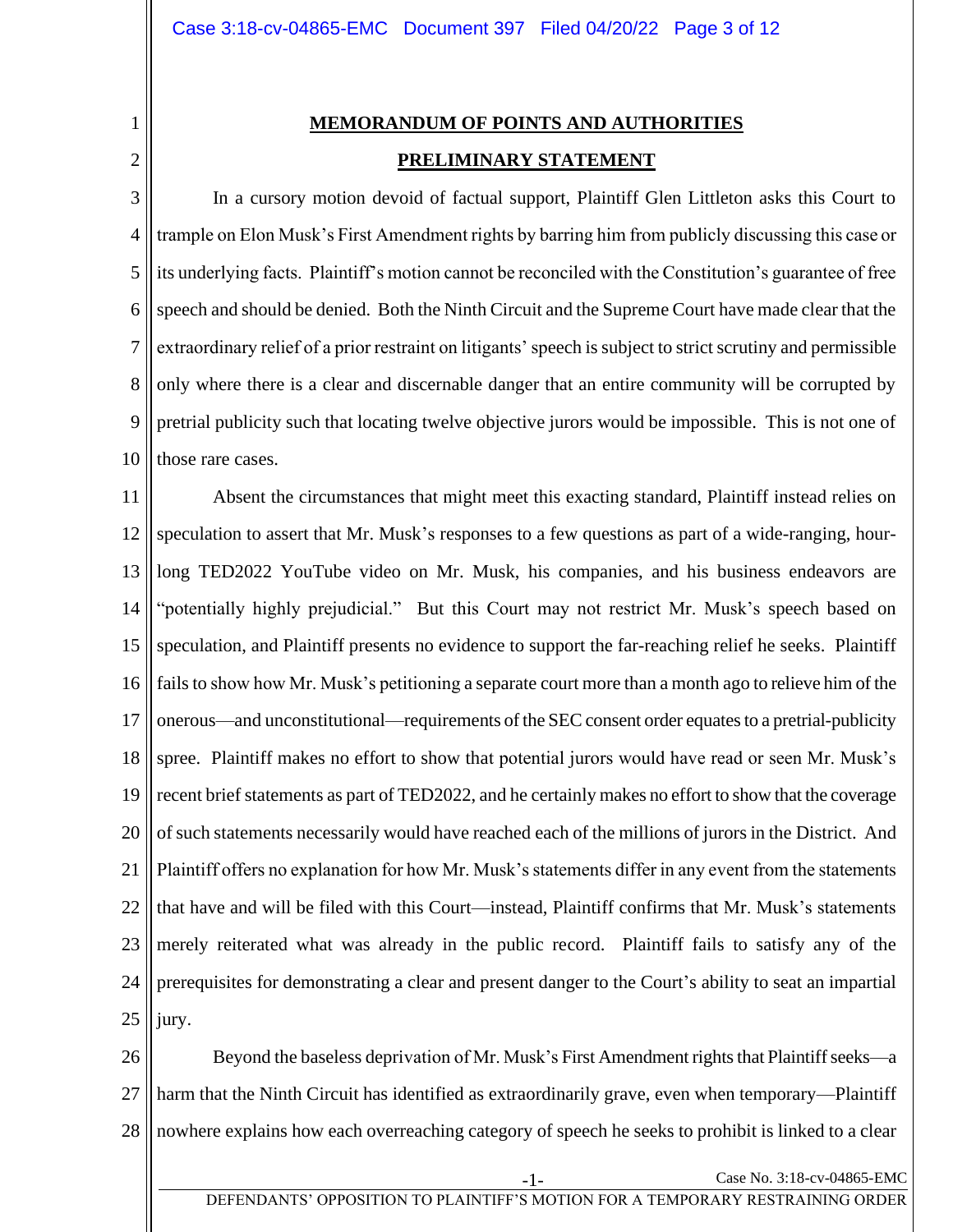1 2 3 4 5 6 and present danger to the guarantee of a fair trial. And Plaintiff dismisses any of the typical ways in which the court preserves the impartiality of a jury in cases such as this one, including through *voir dire*, on which the court system typically relies even in high-profile cases. Finally, Plaintiff's unconstitutionally overbroad and vague proposed restraint seemingly would inhibit Mr. Musk's ability to communicate with Tesla's shareholders, communicate regarding his current proposal to purchase Twitter, and fully pursue his legal rights in the separate SEC action.

7 8 Plaintiff comes nowhere close to carrying his heavy burden to restrict Defendants' First Amendment right, and the Court should deny the motion.

#### <span id="page-3-0"></span>9

10 11

### **ARGUMENT**

# <span id="page-3-1"></span>**I. PLAINTIFF'S REQUESTED GAG ORDER WOULD VIOLATE THE FIRST AMENDMENT**

12 13 14 15 16 17 Plaintiff's motion is antithetical to the First Amendment's guarantee of free speech and should be denied. Plaintiff fails to show a clear danger (or even a serious threat) to the right to a fair trial. Plaintiff does not request a "narrowly drawn limited restraining order" (Mot. 8) but instead asks the Court to prevent any public speech whatsoever by Mr. Musk "about the case and its underlying facts" (Mot. 9). And Plaintiff ignores the other less restrictive measures available to the Court to ensure an impartial jury.

<span id="page-3-2"></span>18

## **A. Legal Standard**

19 20 21 22 23 24 25 26 27 Any judicial gag order is a prior restraint on free speech, and "[p]rior restraints 'are the most serious and the least tolerable infringement on First Amendment rights.'" *In re Dan Farr Prods.*, 874 F.3d 590, 596 (9th Cir. 2017) (quoting *Nebraska Press Ass'n v. Stuart*, 427 U.S. 539, 559 (1976)). That is because "the damage resulting from a prior restraint—even a prior restraint of the shortest duration—is extraordinarily grave." *CBS, Inc. v. U.S. Dist. Ct. for Cent. Dist. Of Cal.*, 729 F.2d 1174, 1177 (9th Cir. 1984); *Dan Farr*, 874 F.3d at 597 ("'The loss of First Amendment freedoms, for even minimal periods of time, unquestionably constitutes irreparable injury.'") (quoting *Elrod v. Burns*, 427 U.S. 347, 373-74 (1976)).There accordingly exists a "heavy presumption" that the requested gag order would be unconstitutional, and the Court must apply a "strict scrutiny standard of review." *Dan*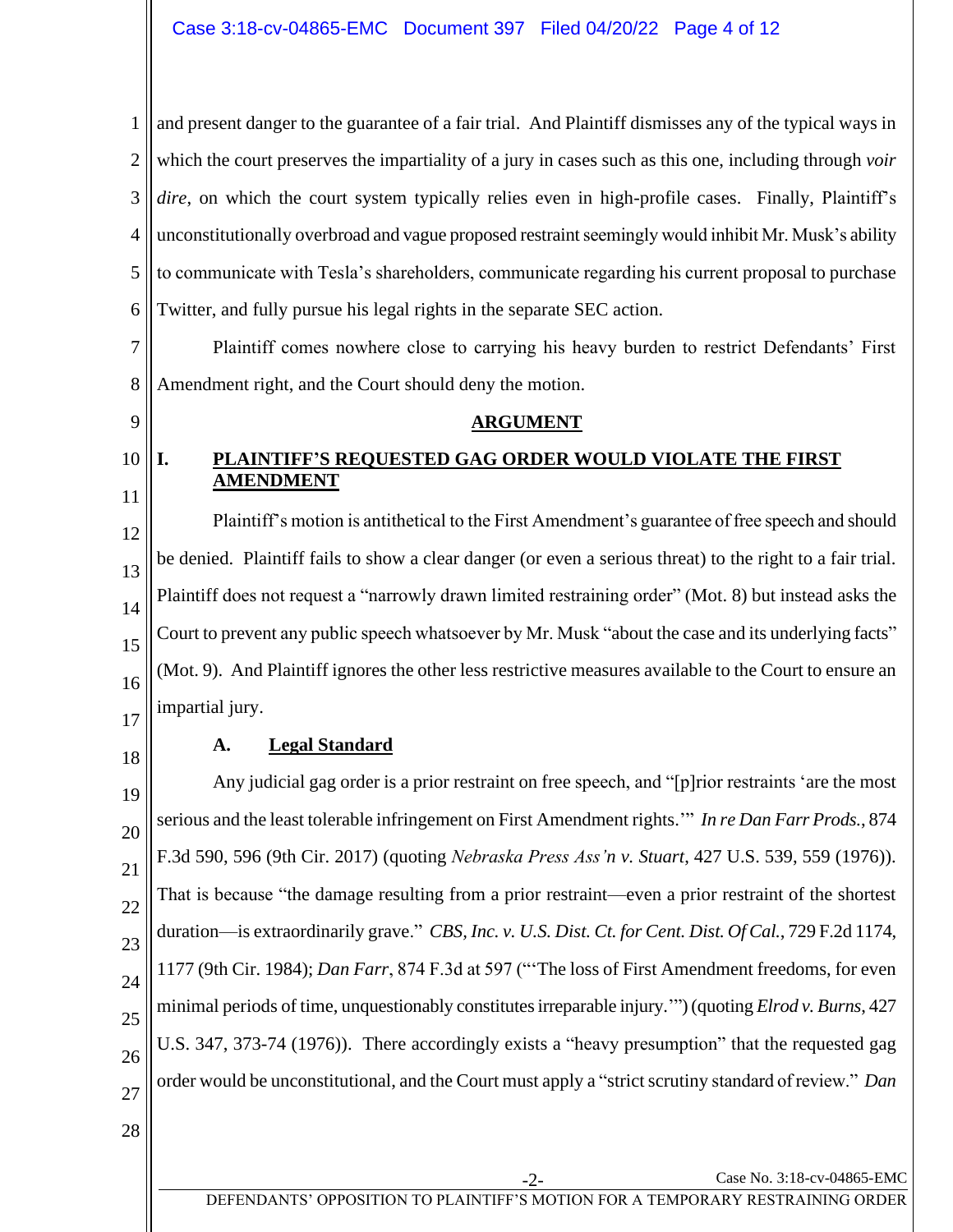1 2 *Farr*, 874 F.3d at 593 n.2; *Doe v. Uber Techs., Inc.*, 2022 WL 767094, at \*1 (N.D. Cal. Mar. 11, 2022) (strict scrutiny required due to "peculiar dangers presented by such restraints").

3 4 5 6 7 8 9 10 11 12 13 14 15 16 17 18 19 Strict scrutiny in practice means that, to find a gag order warranted, the Court must first be convinced the party seeking to restrain speech has made an evidentiary showing that such speech poses a "clear and present danger [or] a serious and imminent threat" to a fair trial, such that the lack of any restraint "would prevent securing twelve jurors who could, with proper judicial protection, render a verdict based only on the evidence admitted during trial." *Dan Farr*, 874 F.3d at 593 (citing *Levine v. U.S. Dist. Ct. for Cent. Dist. Of Cal.*, 764 F.2d 590, 595 (9th Cir. 1985) and *Hunt v. Nat'l Broad. Co.*, 872 F.2d 289, 295 (9th Cir. 1989)). "[T]wo critical factors" in this inquiry are "whether the subject matter of the case is lurid or highly inflammatory, and whether the community from which the jury will be drawn is small and rural, or large, populous, metropolitan, and heterogeneous." *Id.* at 594. Even if the Court determines there is a serious threat to a fair trial, it must then consider whether the proposed restraining order is narrowly drawn, as well as whether less restrictive alternatives are available. *Id.* at 593; *Steep Hill Labs, Inc. v. Moore*, 2018 WL 1242182, at \*13 (N.D. Cal. Mar. 8, 2018) (restricting speech of a litigant requires showing of "(1) clear and present danger or a serious and imminent threat to a protected competing interest, (2) the [order] is narrowly drawn, and (3) less restrictive alternatives are not available"). It is ultimately a "rare instance[] in which pretrial publicity mandates prior restraints" on a party's speech. *Dan Farr*, 874 F.3d at 594 (granting writ of mandamus and directing district court to vacate prior gag orders on litigants).

<span id="page-4-0"></span>20

## **B. There Is No Clear And Present Danger Or Serious Threat To A Fair Trial**

21 22 None of Mr. Musk's public statements presents "a clear and present danger" or "imminent threat" to a fair trial in this case.

23 24 25 26 27 28 *First*, Plaintiff makes no evidentiary showing that pretrial publicity will taint the entire jury poolsuch that selection of an impartial jury is not possible. Even in the most highly publicized cases, the Ninth Circuit has noted that "many, if not most, potential jurors are untainted by press coverage." *CBS*, 729 F.2d at 1179-80 (citing the Watergate prosecutions, which involved "perhaps the most pervasive publicity accorded any trial in American history," and noting the D.C. Circuit found that, "without undue effort, it would be possible to empanel a jury whose members had never even heard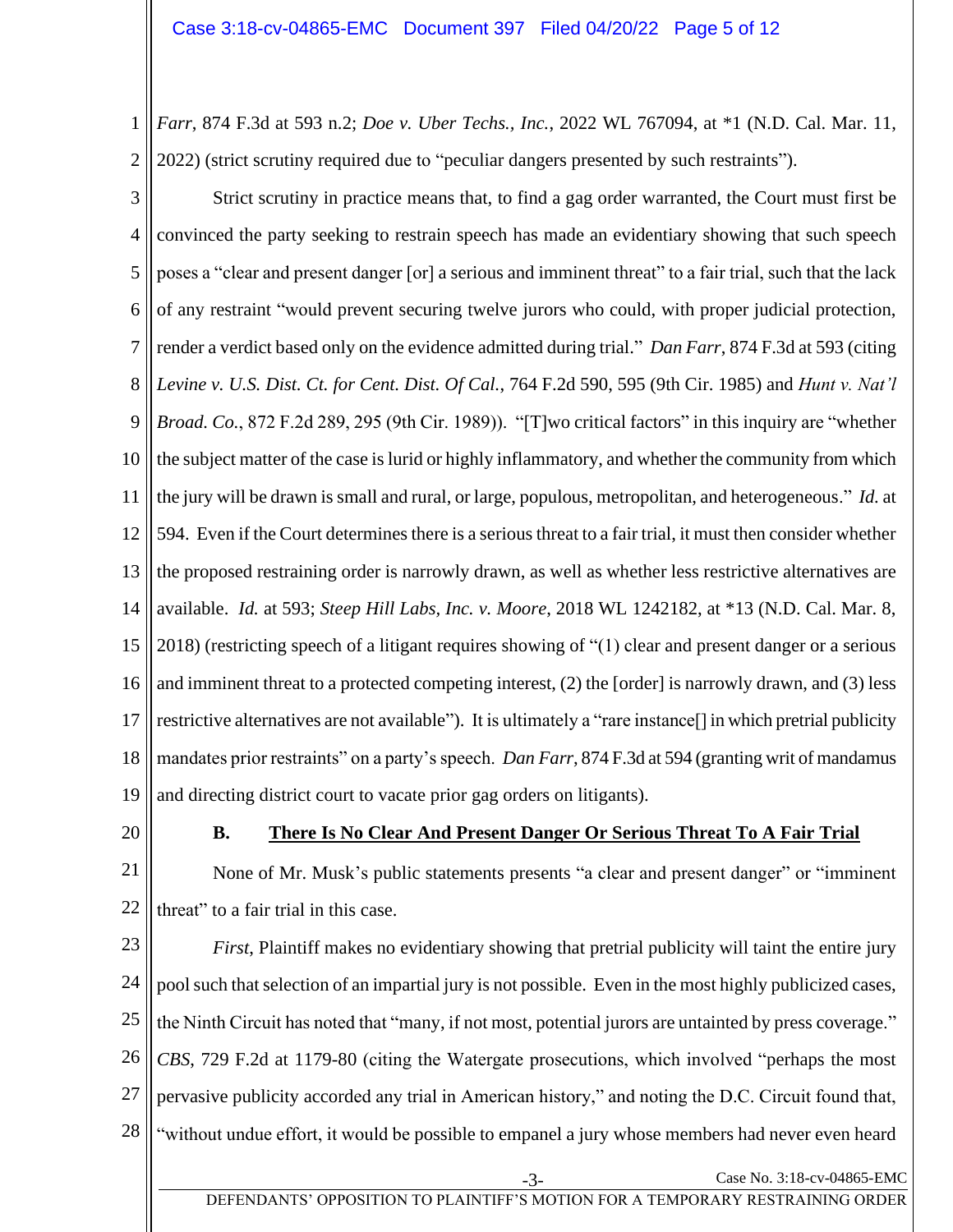1 2 3 4 5 6 the [Watergate] tapes") (alteration in original). Community-wide prejudice is especially unlikely in a case like this, which involves civil claims arising from a series of tweets, and not the kind of lurid, passion-inflaming acts of violence that are typical of the few cases in which pretrial restraints on speech are found to be justified. *Skilling v. United States*, 561 U.S. 358, 384 (2010) ("In this case … news stories about Enron did not present the kind of vivid, unforgettable information we have recognized as particularly likely to produce prejudice ….").

7 8 9 10 11 12 13 14 15 16 17 *Second*, the Supreme Court consistently has recognized that the risk of such prejudice is also diminished where, as here, the jury pool is drawn from a large and diverse populace. *Id.* at 382 ("Given this large, diverse pool of potential jurors [in Houston, Texas], the suggestion that 12 impartial individuals could not be empaneled is hard to sustain."); *Mu'Min v. Virginia*, 500 U.S. 415, 429 (1991) (similar, where jury pool was drawn from Washington, D.C. area); *see also Dan Farr*, 874 F.3d at 595 ("[A]s we have long held, pretrial publicity is less likely to threaten the fairness of trial in a large metropolitan area."). The jury pool in this District is composed of millions of people of diverse backgrounds, so "even pervasive, adverse publicity"—of which there is no evidence here— "[would] not inevitably lead to an unfair trial." *Skilling*, 561 U.S. at 384 (quotations omitted). In fact, Plaintiff makes no effort at all to connect the YouTube video to viewings by potential jurors in this District.

18 19 20 21 22 23 24 25 26 27 *Third*, the common thread in all of the statements about which Plaintiff complains (Mot. 1-2) is simply that Musk asserts he did not do anything wrong when he tweeted about taking Tesla private in August 2018. That public messaging—made in the course of an hour-long interview on a wide range of topics—is neither new nor prejudicial. *See Doe v. Cty. Of San Diego*, 2014 WL 11997808, at \*2 (S.D. Cal. Feb. 13, 2014) (no prejudice where public statements were "regurgitations of the all-toofamiliar facts of this matter"). Indeed, it is the expected public position of any defendant who steadfastly believes that he is not liable. Plaintiff relies on Mr. Musk's response to a question in a recent interview (Mot. at 2), but nowhere claims that the statements add anything new to the public record. Instead, Mr. Musk simply reiterated what he had previously stated in his deposition and in a publicly filed declaration in another litigation.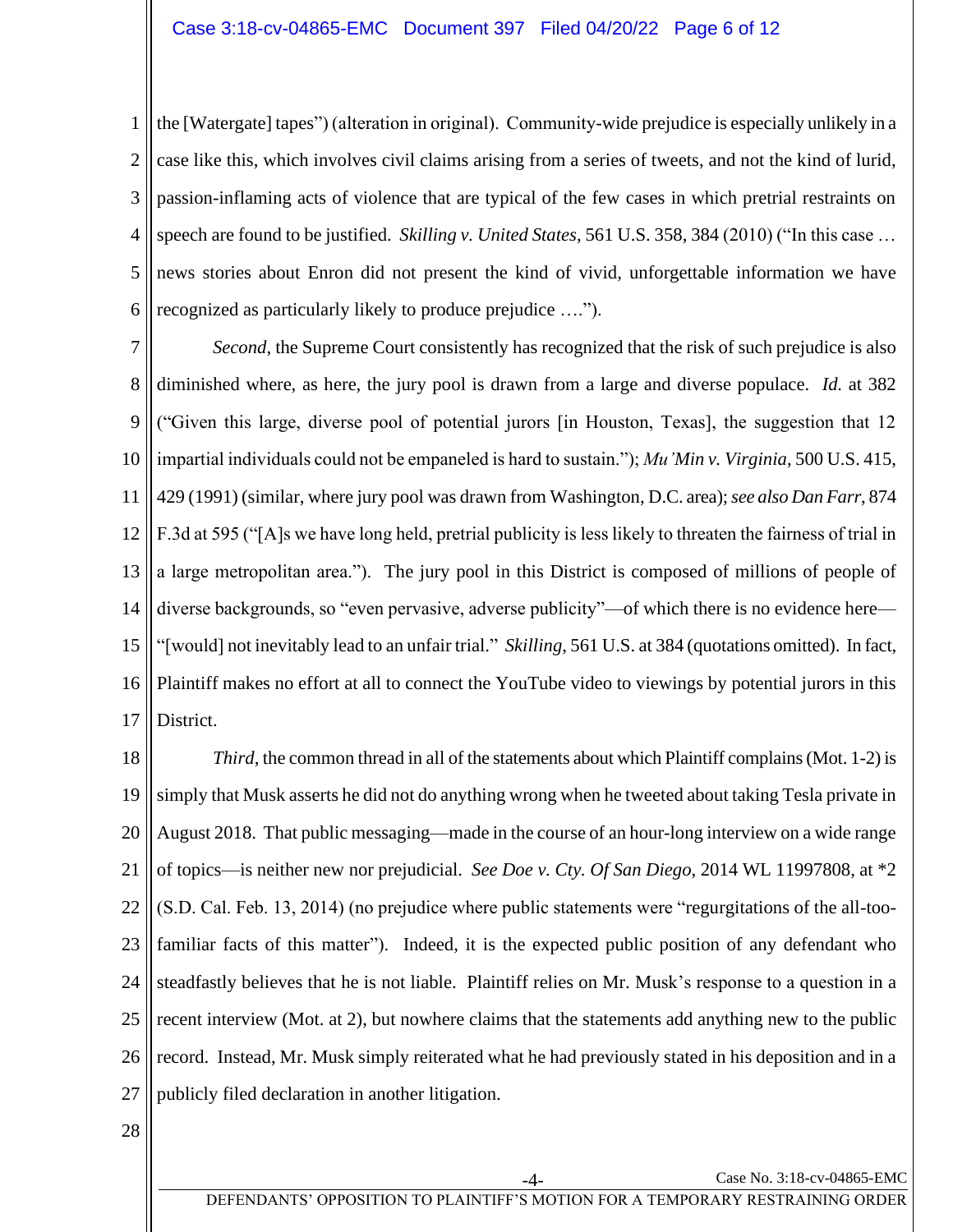1 2 3 4 5 6 7 8 9 10 *Fourth*, while Plaintiff accuses Mr. Musk of violating his settlement agreement with the SEC and improperly suggests that provides a basis for this Court to gag Musk's free speech in connection with this action, Plaintiff offers no valid justification for treating such legitimate petitioning of a court more than a month ago as part of a "highly prejudicial pretrial media blitz." Mot. 3. Plaintiff admits that Mr. "Musk's consent [order] permits him to take legal or factual positions in other proceedings." Mot. at  $4 \text{ n.} 1$ .<sup>1</sup> And the provision of the SEC settlement agreement purporting to deprive Musk of the right to publicly deny the allegations against him is of dubious constitutionality. *See Romeril v. SEC*, 15 F.4th 166 (2d Cir. 2021), *petition for cert. filed*, (U.S. Mar. 23, 2022) (No. 21-1284). Plaintiff offers nothing more than speculation to link Mr. Musk's valid challenge to the SEC consent order to pretrial publicity in this case.

11 12 13 14 15 16 17 18 19 20 21 22 23 24 25 *Finally*, Plaintiff's own authority fails to support the requested gag order. For example, *Levine v. United States District Court for the Central District of California*, on which Plaintiff relies heavily, implicated the Sixth Amendment right to a fair trial in criminal cases and involved a situation where the Court had admonished defense counsel on numerous occasions about their public statements, including inflammatory allegations that evidence had been exaggerated and detailed public discussion of defense theories in articles specifically covering the upcoming trial. 764 F.2d at 592-93. As Plaintiff makes evident in the conclusion of his motion, the *Levine* case concerned first and foremost "a lobbying effort by counsel on behalf on their clients." Mot. 10 (citing "*See*, *e.g.*, *Levine*, 764 F.2d at 597-98). Plaintiff does not (and cannot) point to any such "lobbying" of the public by Mr. Musk or his counsel, particularly given that the statements to which Plaintiff points are buried in the middle of an hour-long video. In *Nebraska Press Association v. Stuart*, the Supreme Court struck down a restraining order on media outlets *despite* the risk that the publicity surrounding the murder of six people in a town of 850 would taint a jury against the defendant. 427 U.S. at 568-69. And *In re Russell*, a Fourth Circuit case, involved restricting the speech of witnesses in a criminal prosecution of members of the Ku Klux Klan and Nazi Party who were accused of brutally murdering five people in

26

27 28 1 Plaintiff of course has no standing to enforce the SEC settlement agreement, as he is not a party to that agreement or the underlying action in the Southern District of New York that it resolved. *See* Dkt. 6, Case No. 1:18-cv-8865 (S.D.N.Y. Sept. 29, 2018).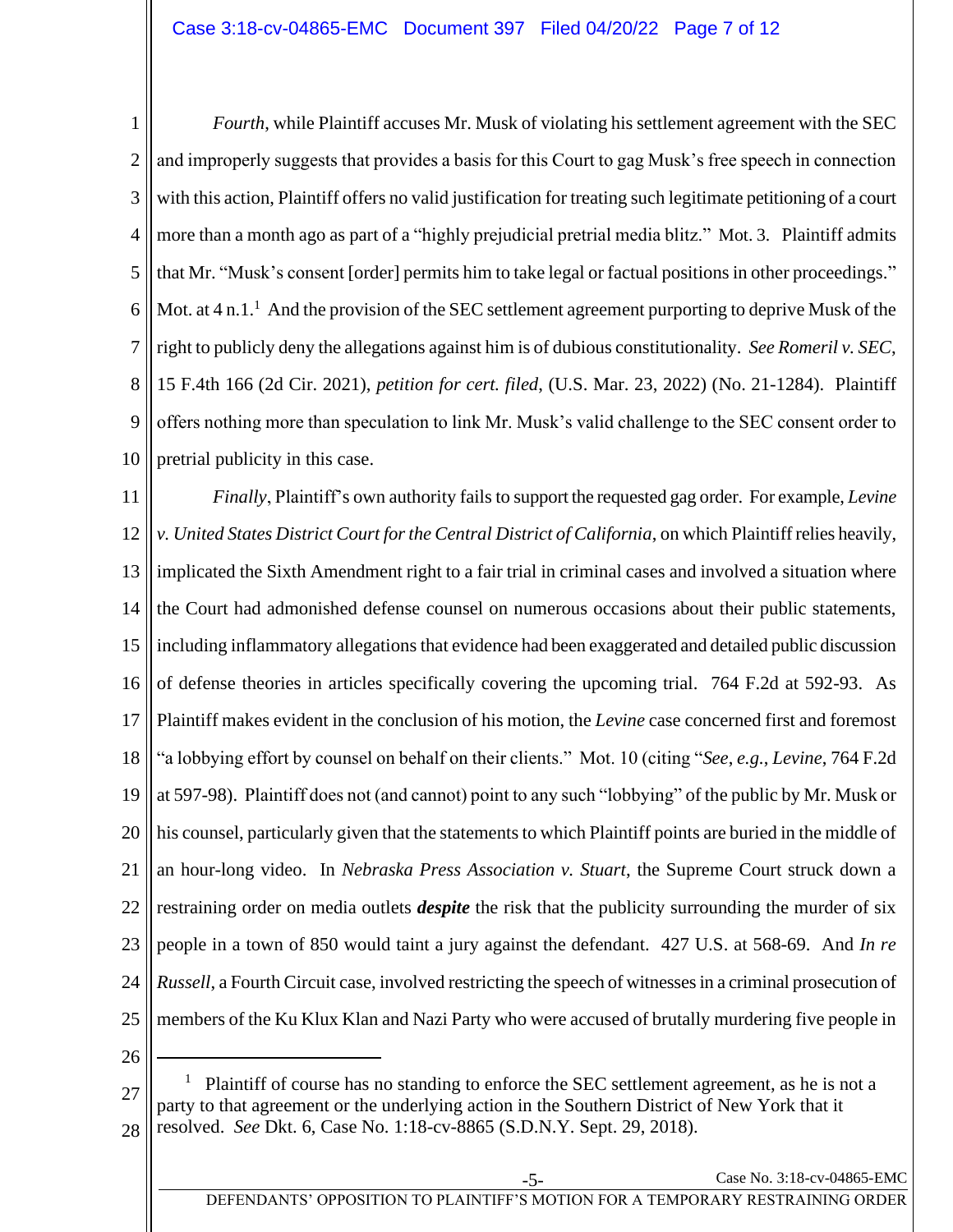1 2 3 4 a North Carolina community. 726 F.2d 1007, 1008 (4th Cir. 1984). These cases offer no support for the drastic relief Plaintiff seeks in connection with a securities-fraud case seated in a district with millions of potential jurors concerning speech not specifically directed at the jury pool months in advance of trial. <sup>2</sup>

5 6 7 8 Plaintiff's hyperbolic foreboding of "a pretrial media blitz" (Mot. 3) lacks any foundation in the facts and does nothing to justify the limitation he seeks to impose on Defendants' speech. Under any standard—and certainly under the strict scrutiny standard applicable here—Plaintiff'srequest for a gag order fails.

<span id="page-7-0"></span>9

### **C. Plaintiff's Requested Gag Order Is Not Narrowly Drawn**

10 11 12 13 14 Plaintiff's requested relief likewise should be denied because his request to suppress any caserelated comments by Mr. Musk is the opposite of a narrowly tailored restraint. In his own words, "Plaintiff seeks an order prohibiting Mr. Musk from communicating with the media, press, news outlets, and the like about the case and its underlying facts." Mot. 9. Such relief would be both unconstitutionally vague and grossly overbroad.

15 16 17 18 19 20 21 22 23 A proposed protective order must seek to "only limit that speech which is substantially likely to have a materially prejudicial effect." *Uber*, 2022 WL 767094, at \*3 (quotations omitted). But the categories of speech Plaintiff identifies and seeks to stifle—ranging from comments on potential witnesses, to "the contents of any pretrial materials or evidence in the case," to the merits of the case generally (Mot. 9-10)—are "exceptionally broad." *Uber*, 2022 WL 767094, at \*3 (denying request to prohibit exact same categories of speech, even under the lesser protections afforded to attorney speech). And "perhaps most troublingly, the proposed protective order here is only [applicable] to one party"—Mr. Musk. *Id.*; *Dan Farr*, 874 F.3d at 596 (granting writ of mandamus and reversing district court's orders that "silence[d] one side of a vigorously litigated" proceeding).

24 25

26 27 28 <sup>2</sup> Plaintiff's attenuated argument that Musk's statements could bleed into the jury's consideration of separate issues in the case based on the idea that, under the Court's summary judgment order, "[t]he truth of the August 7, 2018 tweets and Musk's state of mind … are no longer issues to be decided by the jury" (Mot. 7), underscores that Plaintiff cannot meet the "clear and present danger" or "serious and imminent threat" standard applicable here.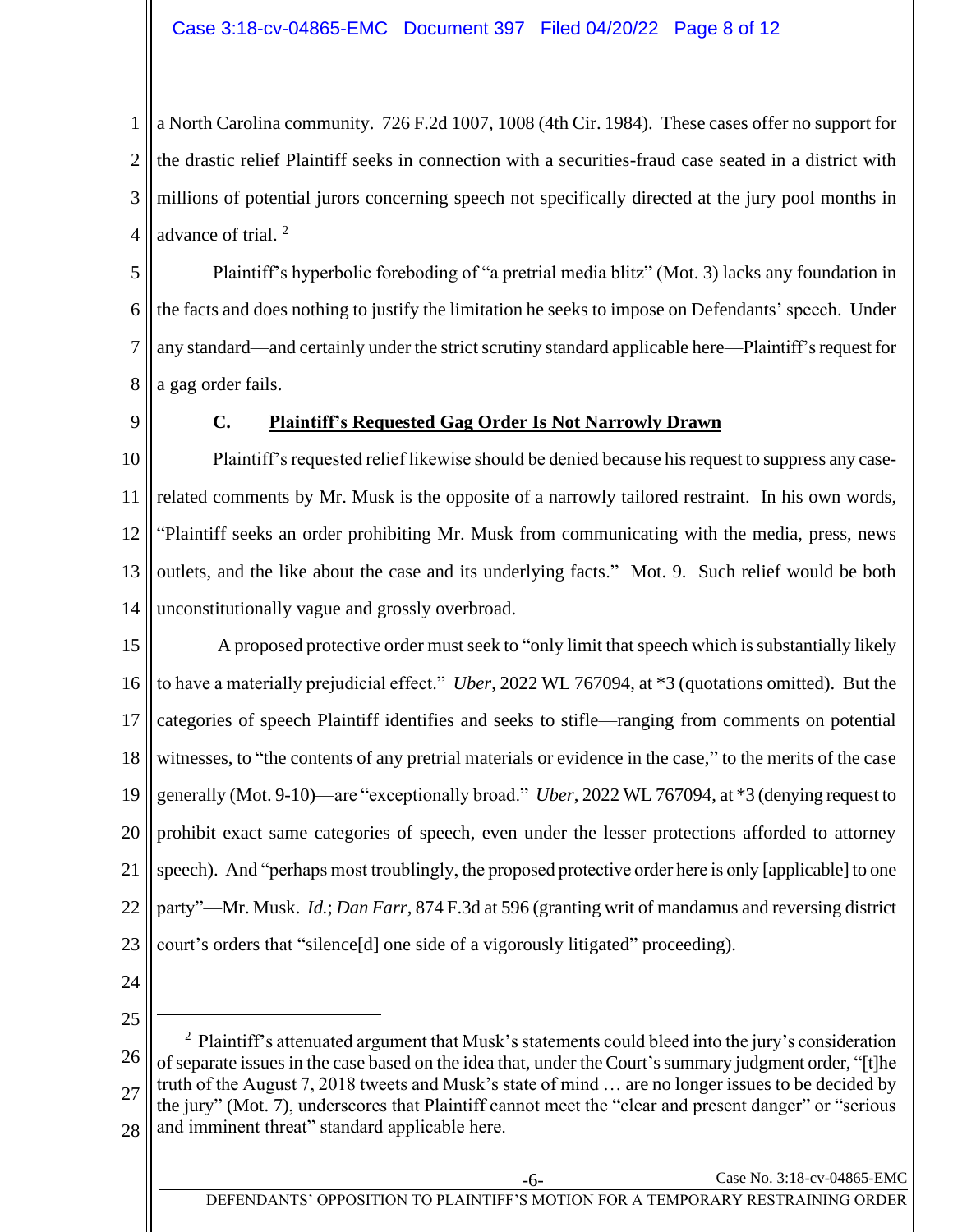1 2 3 4 5 6 7 8 Plaintiff's attempt (Mot. 3) to frame the restraint as narrow because it does not seek to gag the press and would let the lawyers "focus their full attention on performing their duties with respect to the courtroom proceedings only," should be rejected. Such an argument is a red herring: Plaintiff has presented no argument for enjoining the speech of Defendants' attorneys or the media but has sought a restraint that would sweep so broadly to prevent Mr. Musk from making any statements concerning the case. Plaintiff may not seek to avoid "*the distractions of media inquiries*" or "interfering with the media's function to accurately and fairly report the proceedings and keep the public apprised" (Mot. 3) (emphasis added) by restricting Mr. Musk's speech.

9 10 11 12 Plaintiff seeks to silence Mr. Musk from speaking about the case generally rather than limit a subset of speech narrowly tailored to statements that would impede the Court's ability to ensure a fair trial. As a result, the motion should be denied even if Plaintiff had met his burden to demonstrate an imminent threat of prejudice.

<span id="page-8-0"></span>13

## **D. Less Restrictive Alternatives Are Available**

14 15 Finally, the motion should be denied because less restrictive means of protecting the impartiality of the jury exist that do not infringe First Amendment rights.

16 17 18 19 20 21 22 23 24 25 26 27 Both the Supreme Court and the Ninth Circuit previously have blessed as "preferable to censorship" several alternative methods for mitigating any prejudice from pretrial publicity. *See Dan Farr*, 874 F.3d at 595. These methods include thorough *voir dire* questioning, explicit and emphatic instructions to the empaneled jury, jury sequestration, and delaying the trial itself, among others. *Id.*; *Nebraska Press*, 427 U.S. at 563-64.Indeed, there is a presumption, long recognized by both the Ninth Circuit and the Supreme Court, that juries follow the instructions provided to them by presiding trial judges. *Dan* Farr, 874 F.3d at 595 (citing *Harris v. Rivera*, 454 U.S. 339, 346 (1991)); *see also L.A. Mem. Coliseum Com'n v. NFL*, 726 F.2d 1381, 1400 (9th Cir. 1984) (in light of "thorough cautionary actions" by trial court, including detailed *voir dire* questioning and daily instructions to jury not to read press coverage, it was merely "speculation" that trial had been corrupted by extensive press coverage). All of these alternative methods are available in this case, too, and all present a lesser evil than suppressing Defendants' First Amendment rights—especially where Plaintiff has failed to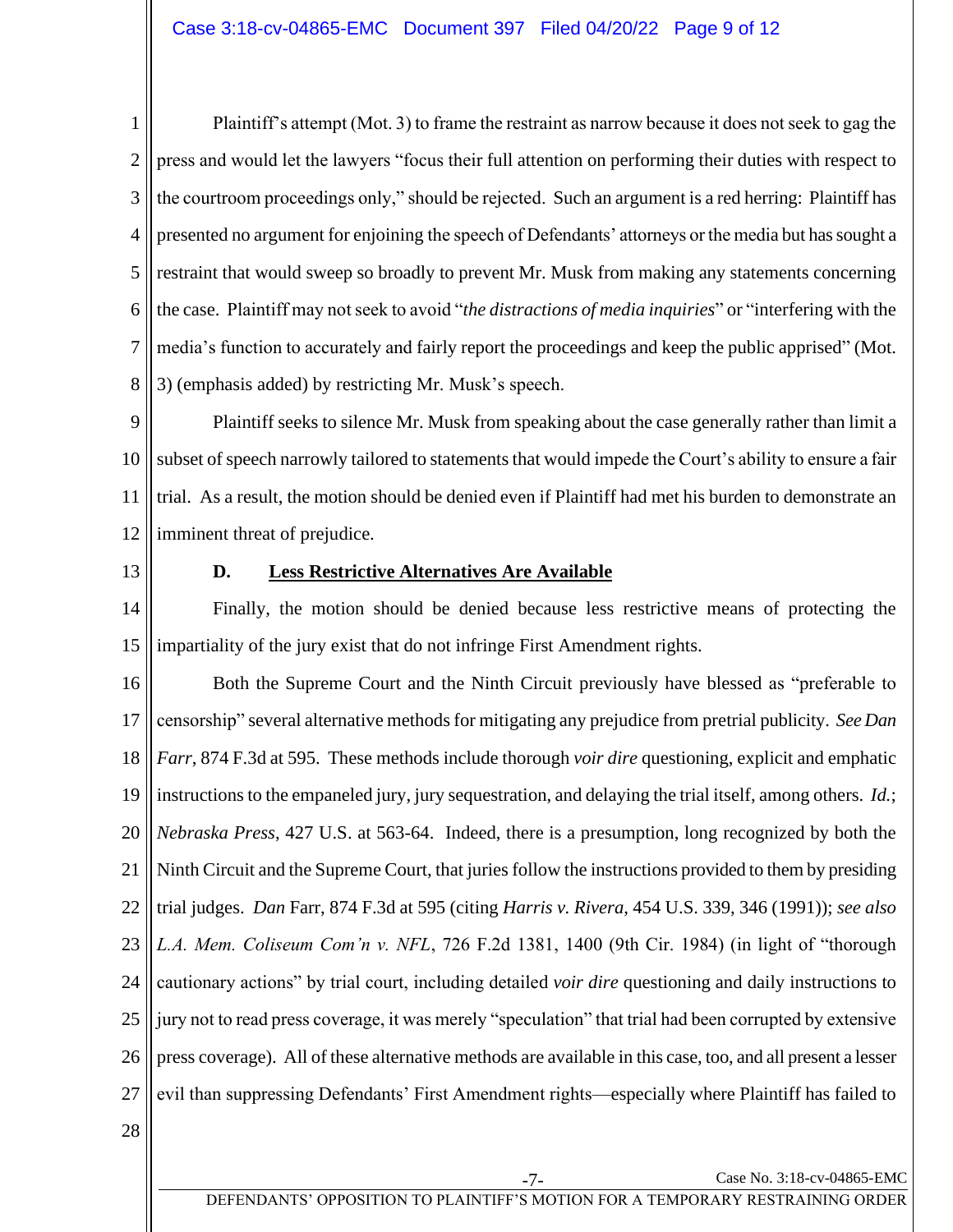1 2 clear even his first hurdle of demonstrating there is a real and serious threat to the impartiality of the entire jury pool.

\* \* \*

4 5 6 7 8 9 In sum, Plaintiff's suggestion that the Court should stamp out any case-related speech by Mr. Musk so as to preserve the integrity of the judicial process evokes a level of censorship entirely incompatible with our justice system and the basic tenets of free speech. This is not "one of the rare instances in which pretrial publicity mandates prior restraints" on speech. *Dan Farr*, 874 F.3d at 594 (reversing district court). The Court should deny the motion and uphold Defendants' First Amendment rights.

## <span id="page-9-0"></span>**II. THE CONSEQUENCES OF SUPPRESSING MR. MUSK'S SPEECH WOULD EXTEND FAR BEYOND THIS LITIGATION**

11 12

13

10

3

This Court should be particularly cautious in assessing Plaintiff's request here because Plaintiff knowingly seeks to influence Mr. Musk's conduct apart from this litigation.

14 15 16 17 18 19 20 21 22 23 *First*, Mr. Musk is in the middle of a public offer to take Twitter private, an undertaking which has led to a debate concerning the improper censorship of speech. In that context, the media has made comparisons with Musk's previous consideration of taking Tesla private. The recent conference Musk attended is a prime example. Chris Anderson of TED asked Mr. Musk if funding was secured for the Twitter deal, an obvious allusion to the events underlying this case. Mr. Musk should be permitted to respond meaningfully and truthfully to inquiries such as this, and not be compelled to remain silent about false insinuations in questions posed to him by the media. Plaintiff's request for a gag order is not designed to limit certain narrow forms of speech to ensure a fair trial; it is instead designed to silence Mr. Musk's statements outside the context of this litigation. *See* Mot. 1 ("In a TED Talk in Vancouver while discussing his recent proposal to take Twitter, Inc. private…").

24 25 26 27 *Second*, Mr. Musk continues to pursue his rights in separate court proceedings to vacate the SEC settlement he had indicated he was coerced into signing in September 2018. That agreement involved the same allegations at issue in this case, and Mr. Musk undoubtedly will be called upon by the media and by his shareholders to speak about that ongoing dispute. Imposing a broad and unwarranted gag order in this case would prejudice Musk's rights in connection with that proceeding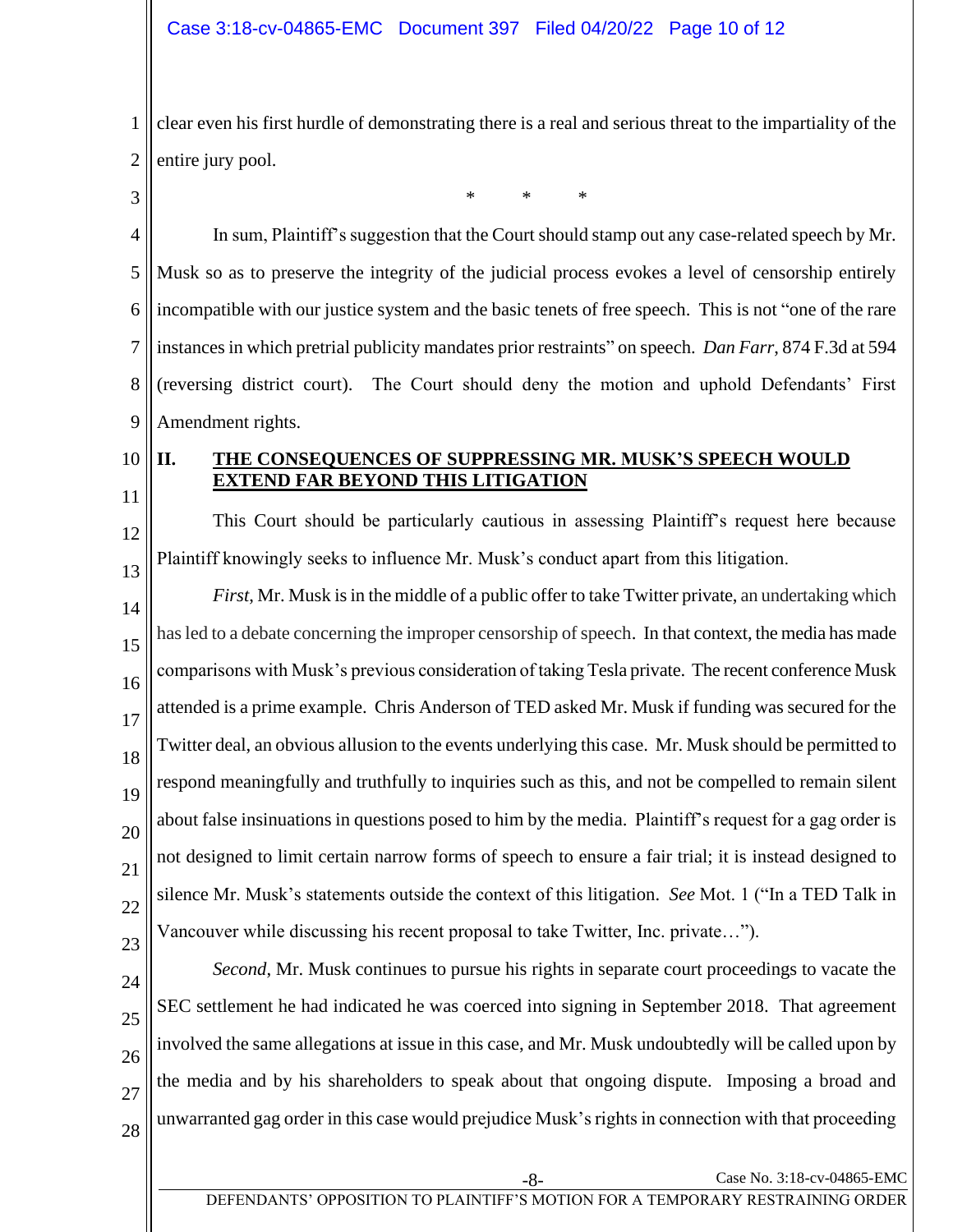1 2 3 4 as well. Although Plaintiff spends much of his motion arguing that Mr. Musk violated his SEC settlement agreement by publicly denying wrongdoing (Mot. 1-2, 5-6), it is not Plaintiff's place to deputize himself as an SEC prosecutor, and the appropriate forum for any dispute over the settlement agreement is in the Southern District of New York.

5 6 7 8 9 *Finally*, Mr. Musk has a duty as the Chief Executive of Tesla to communicate with the public and with his shareholders. Indeed, this very action rests on Plaintiff's allegations that Mr. Musk failed to provide information to shareholders, yet Plaintiff now seeks to prevent Mr. Musk from doing just that. Plaintiff's attempt to control the information Mr. Musk provides concerning litigation his company faces should be rejected.

<span id="page-10-0"></span>10

12

13

14

15

16

17

18

19

20

21

22

23

24

25

26

27

28

**CONCLUSION**

11 Plaintiffs' motion should be denied.

DATED: April 20, 2022 Respectfully submitted,

QUINN EMANUEL URQUHART & SULLIVAN, LLP

By: */s/ Alex Spiro* 

Alex Spiro *(appearing pro hac vice) Attorneys for Tesla, Inc., Elon Musk, Brad W. Buss, Robyn Denholm, Ira Ehrenpreis, Antonio J. Gracias, James Murdoch, Kimbal Musk, And Linda Johnson Rice* 

-9- Case No. 3:18-cv-04865-EMC

DEFENDANTS' OPPOSITION TO PLAINTIFF'S MOTION FOR A TEMPORARY RESTRAINING ORDER